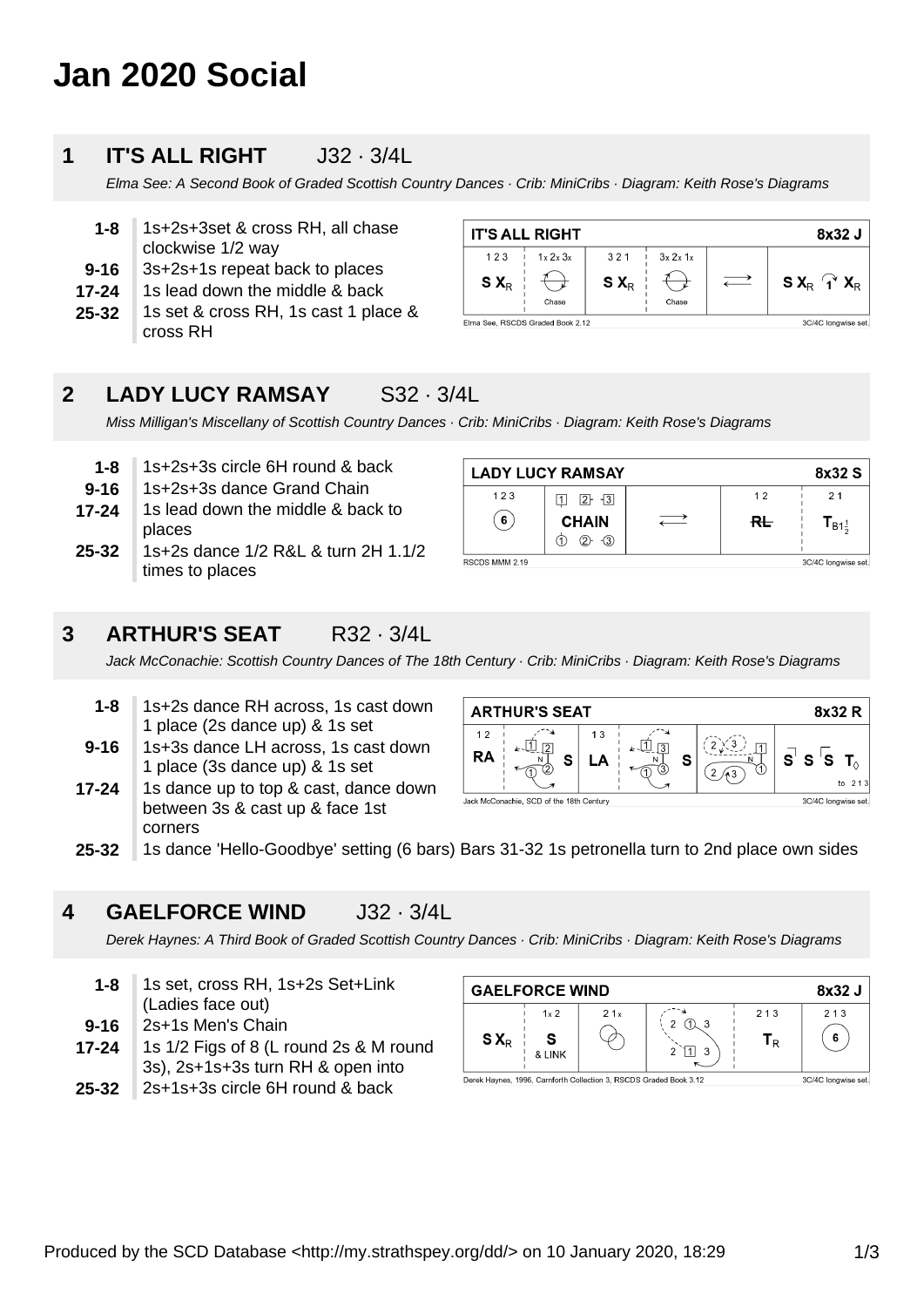# **5 SANDY O'ER THE LEA** S32 · 2/4L

Miss Milligan's Miscellany of Scottish Country Dances · Crib: MiniCribs · Diagram: Keith Rose's Diagrams

- **1-8** 1s+2s dance RH across & LH back to places
- **9-16** 1s+2s set; cross RH, set & cross back RH
- **17-24** 1s followed by 2s lead down, 2s divide & 1s followed by 2s lead back to top
- **25-32** 1s+2s dance Allemande

# **6 MAXWELL'S RANT** R32 · 3/4L

David Rutherford: RSCDS XVIII 10 · Crib: MiniCribs · Diagram: Keith Rose's Diagrams

- **1-8** 1s cross down to dance reflection reels of 3 on opposite sides
- **9-16** 1s cross down to dance reflection reels of 3 on own sides
- **17-24** 1s cross RH, cast to 2nd place & dance 1/2 Fig of 8 round 2s



**25-32** 1s dance down between the 3s, cast up to 2nd place & 2s+1s+3s turn partners RH

# **7 THE MERRY ODDFELLOWS** J32 · 2/4L

Miss Milligan's Miscellany of Scottish Country Dances · Crib: MiniCribs · Diagram: Keith Rose's Diagrams

**9-16 1-8** 1s+2s Adv+Ret for 2 steps & dance 1/2 R&L 1L+2M turn RH 1.1/2 times; 1M+2L

| turn RH 1.1/2 times. All back in original |
|-------------------------------------------|
| places                                    |
| بإمعط فمالواء نموطئه وسرواه امعمل والا    |

- **17-24** 1s lead down the middle & back
- **25-32** 1s+2s dance a Poussette. 2 1

# **8 STRATHCARE** S32 · 3/4L

Wilma Miller: The Ladies of Dunse · Crib: MiniCribs · Diagram: Keith Rose's Diagrams

- **1-8** 1s+2s dance Diamond Poussette
- **9-16** 1s turn RH & cast 1 place, 1s cross & cast (Man down & Lady up) to end facing 1st corners

| 8x32 S<br><b>STRATHCARE</b>                               |                      |   |               |  |
|-----------------------------------------------------------|----------------------|---|---------------|--|
| 12<br>P                                                   | 3<br>ົ<br>$T_R$<br>3 | S | $\odot$<br>^⊳ |  |
| Wilma Miller 1990 Skye Collection 1<br>3C/4C Iongwise set |                      |   |               |  |

**17-24** 1s set to 1st corners, set to 2nd corners, 1s spiral round each other 1.1/2 times to face 4th corner (1L between 2s & 1M between 3s)

| <b>I.IIZ MINGS TO RUCE THE COLLIGE LILE DOLIVICOTE 23 OF THE DOLIVICOTE 33</b>                  |
|-------------------------------------------------------------------------------------------------|
| 25-32 1s dance reels of 3 across giving RSh to 4th corner, 1s cross back to 2nd place own sides |

| THE MERRY ODDFELLOWS                  |                     |                 |  | 8x32J |
|---------------------------------------|---------------------|-----------------|--|-------|
| 12                                    |                     |                 |  | 12    |
| $R_{\rm{L}}$                          | $I_{R1\frac{1}{2}}$ | $R1\frac{1}{6}$ |  | Р     |
| RSCDS MMM 1.32<br>2C/4C longwise set. |                     |                 |  |       |

**SANDY O'ER THE LEA** 8x32 S  $12$  $12$  $12$  $12$  $21$  $12$ **RA** LA  $S X_R S X_R$  $\leftarrow$ A RSCDS MMM 2.34 2C/4C longwise set.